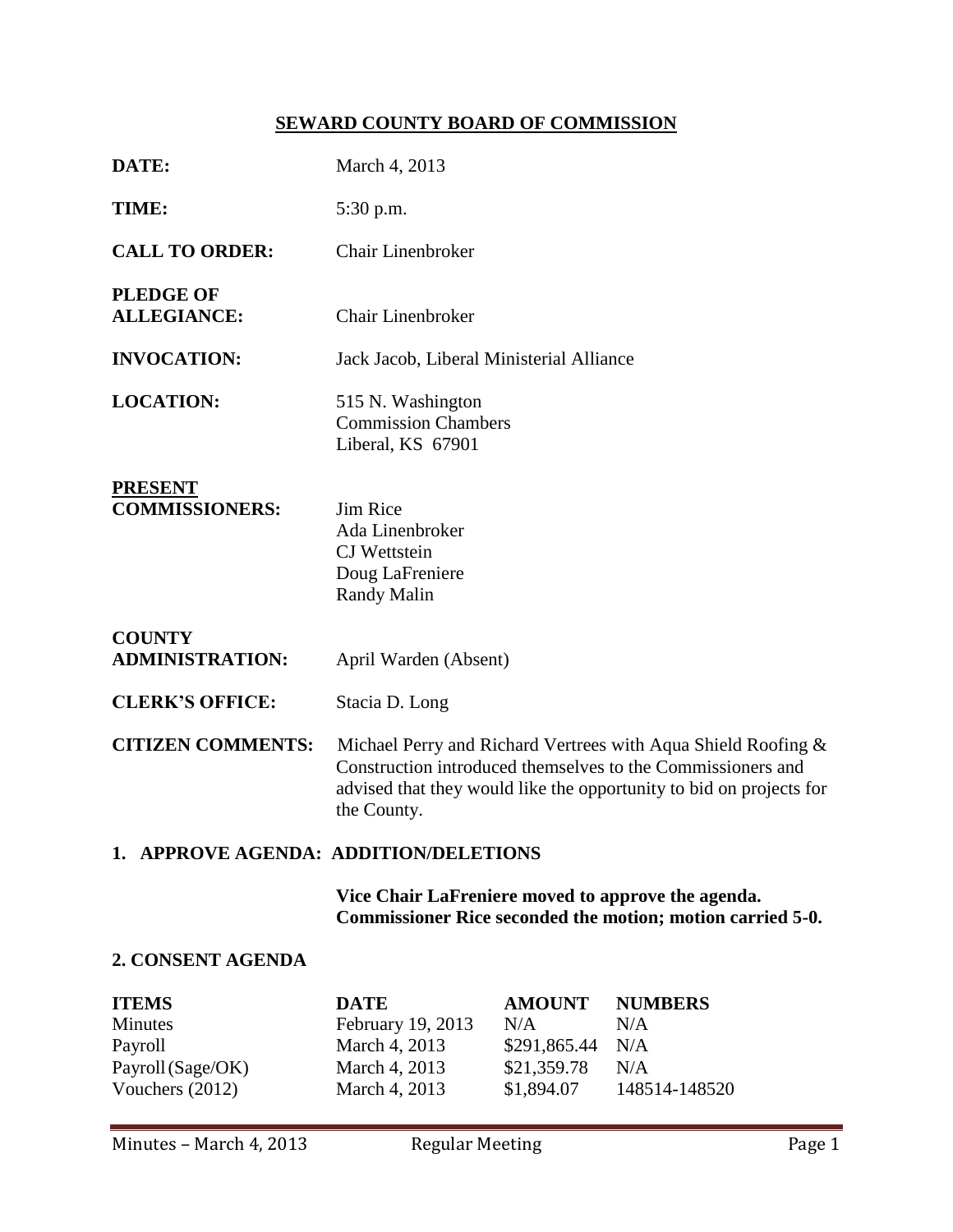#### **REQUISTIONS**

| <b>DEPARTMENT</b> | ITEM                                | <b>VENDOR</b> | <b>AMOUNT</b> | <b>LINE ITEM</b> |
|-------------------|-------------------------------------|---------------|---------------|------------------|
| County            | 14' dump trailer   Hills Truck $\&$ |               | \$7,680.00    | 3-330-31100-481  |
| Equipment         |                                     | Equipment     |               |                  |

#### **Commissioner Rice moved to approve the consent agenda. Commissioner Malin seconded the motion; motion carried 5-0.**

#### **3. NEW EMPLOYEES**

No new employees were present for introduction

#### **4. RACE TRACK DISCUSSION**

Glenn Thompson discussed a few alterations he would like to make to the race track. He advised that he would like to put the track back to the way it used to be and widen turn 4 and turn 2.

After discussion participated in by all, the following motion was made.

### **Commissioner Malin moved to allow Mr. Thompson to widen the track the way he needs to for the races. Vice Chair LaFreniere seconded the motion; motion carried 5-0.**

Mr. Thompson also mentioned that the first race of the season will be televised and would like permission to use of the County's Bucket Truck for one of the cameras. The commission directed him to visit with Greg Rice to make arrangements.

Permission was given to allow Mr. Thompson to keep his large Front Stretch Victory Circle Sign in the front of the grandstands as long as there are no other events going on.

There was discussion on beer sales in the Grand Stands and the decision was made by consensus that they do not want a vendor selling beer up in the Grand Stands, but that it could be sold in a designated area and taken up to the stands for consumption.

Mr. Thompson was granted permission to put a lock on the hydrant that will be used for watering the track so that it can be monitored more closely. He will visit with the City of Liberal about placing a meter on it as well. Linda Johnson will also have a key.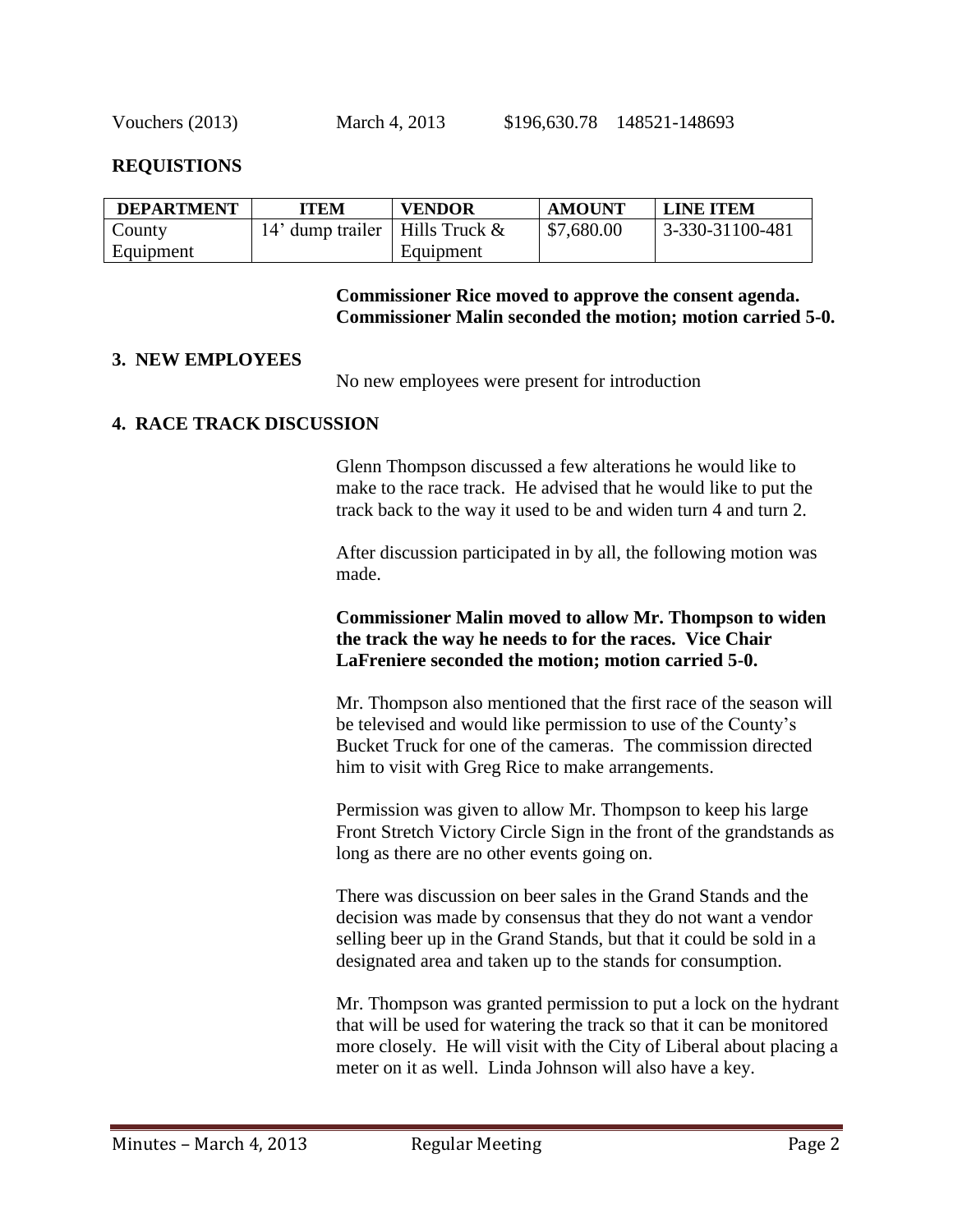### **5. HEALT DEPARTMENT GRANT**

**Commissioner Rice moved to approve the agreement between Seward County Health Department and KDHE Aide-To-Local Grant Application. Commissioner Malin seconded the motion; motion carried 5-0.**

# **6. APPEAL DECISION OF ZONING ADMINISTRATOR**

# **APPEAL FROM DECISION OF THE ZONING ADMINISTRATOR**

Kent Hamlin with Planning and Zoning advised that an applicant is requesting the board overturn the decision of the Zoning Administrator denying their lot split.

**Background:** Applicants resided in a mobile home located at 4918 Road P. There are three additional homes located on the existing parcel. This parcel is considered an existing nonconforming parcel because it contains more than the allowed one home per parcel. The home at 4918 Road P was destroyed in a fire on December 28, 2012. According to the Zoning Regulations (28- 105) a non-conforming use that has been destroyed cannot be replaced, so a permit to place a new mobile home cannot be issued.

The applicants have purchased a portion of the existing parcel but have not yet filed a deed. If they file the deed without conforming to the lot split requirements, both the parent parcel and the created parcel become classified as "illegal lot splits" and according to the Subdivision Regulations (1-104) no permits can be issued on land that has not been prepared and approved in compliance with the regulations. They have applied for a lot split, which was denied by the Planning & Zoning Officer because the proposed split does not meet all of the Approval Guidelines. Both the parent parcel and the created parcel lack the required road frontage, lack the minimum lot width requirement and exceed the allowed maximum width: depth ratio.

Approval of the lot split would make both the parent parcel and the created lot legal lots and permits can be issued as long as all other requirements are met.

# **VARIANCE FROM RDMH REQUIRMENT**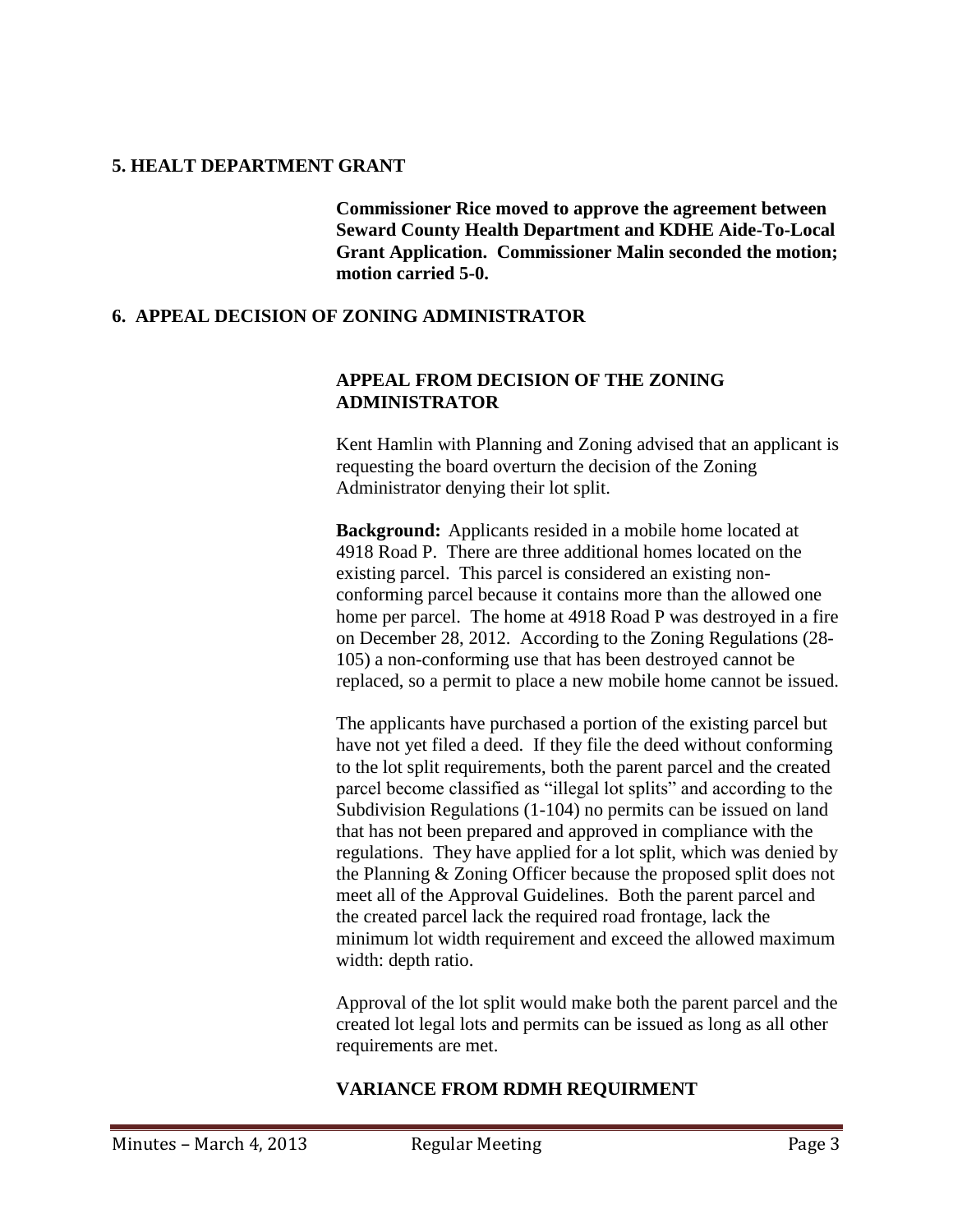Juan and Erika Hernandez are requesting a variance allowing them to place a singlewide manufactured home on their lot instead of a Residential Design Manufactured Home as required by the Seward County Manufactured Home and Recreational Vehicle Code.

**BACKGROUND:** The applicant had a singlewide Mobile Home that was destroyed in a fire on December 28, 2012. They have purchased a 1999 Singlewide manufactured home to replace the home that was lost in the fire. The Seward County Manufactured Home and Recreational Vehicle Code allows singlewide manufactured homes to be placed in a Manufactured Home Park or a Manufactured Home Subdivision, not on individual lots. Manufactured Homes placed on individual lots must be Residential Design Manufactured Homes (RDMH). The Planning & Zoning Department is not authorized to issue a permit for a singlewide manufactured home on this lot unless the County Commission grants a variance to the applicant.

After discussion participated in by all, the following motions were made:

## #1

**Commissioner Wettstein moved to allow Juan Hernandez and Erika M. Hernandez to place a Mobile Home back on the property at 4918 Road P. Vice Chair LaFreniere seconded the motion; motion carried 4-1 with Chair Linenbroker voting against.**

# #2

**Commissioner Wettstein moved to give a variance on the Mobile home requirement and instead of the required 22 feet width, allow them to put on a 1999 Skyline 16' X 80' singlewide mobile on their lot instead. Commissioner Malin seconded the motion; motion carried 4-1 with Chair Linenbroker voting against.**

# #3

**Vice Chair LaFreniere moved to reverse the Zoning Administrators decision and approve the lot split application. Commissioner Rice seconded the motion; motion carried 4-0 with Chair Linenbroker voting against.**

# **7. EQUIPMENT PURCHASE**

# **Maintenance/fairgrounds**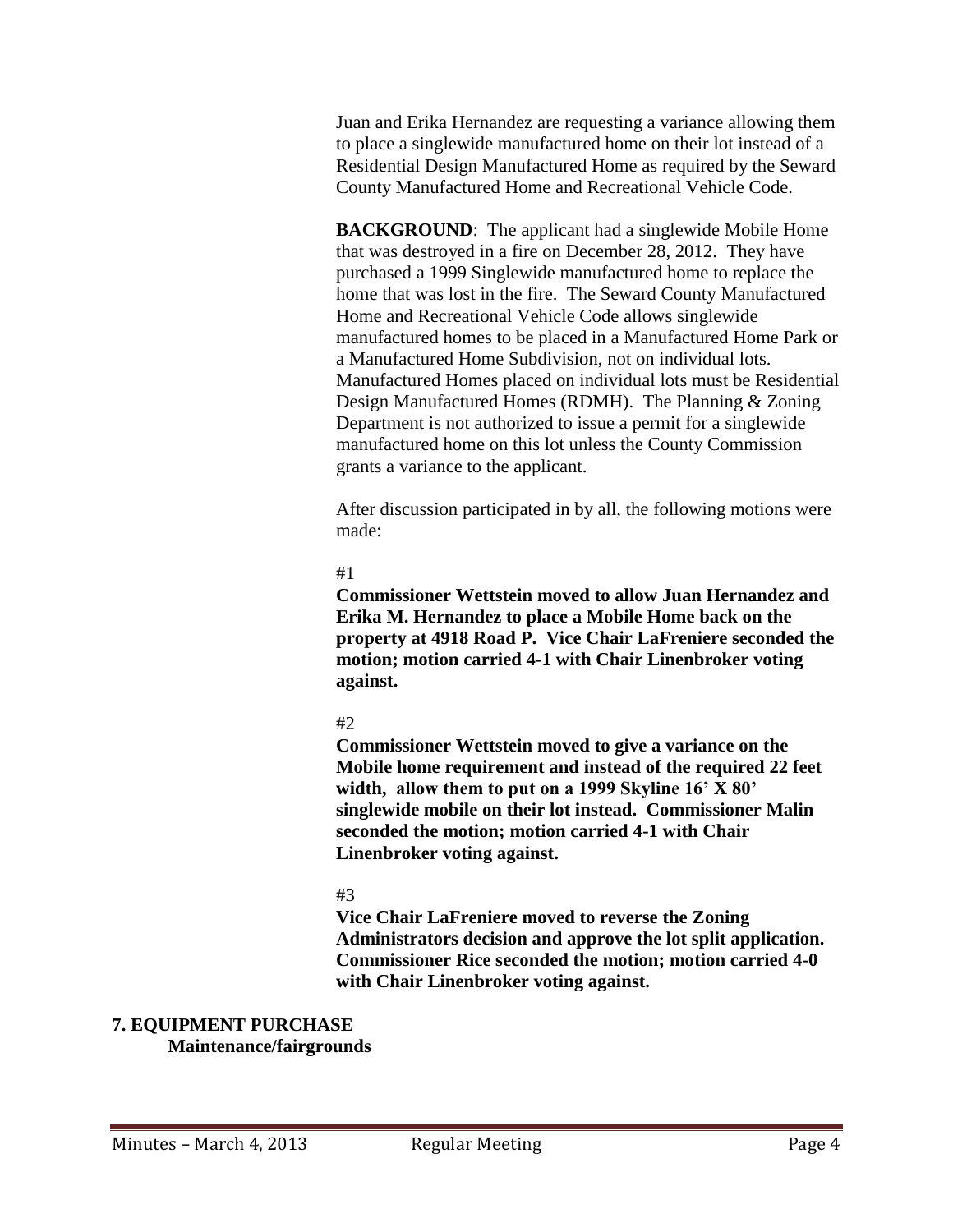**Commissioner Rice moved to allow the purchase of a tractor for the Fairgrounds from Advance Power Distributor's Inc in the amount of \$20,400.00, to be paid for out of the CIP. Commissioner Malin seconded the motion; motion carried 5-0.**

#### **8. CREDIT CARDS AS FORM OF PAYMENT Event Center**

Linda Johnson, Event Center Director requested permission to start using the Square to allow her to take payments with a credit/debit card. She advised that there is a 2.7% fee charged for each use, but the fee would be paid for by the vendor and itemized on their receipt.

**Commissioner Rice moved to allow the Activity Center to use square card business and charge the fee to the vendor in addition to the regular charge. Vice Chair LaFreniere seconded the motion; motion carried 5-0.**

## **9. ADMINISTRATION COMMENTS**

Chair Linenbroker advised the Commission that the Canvass has been rescheduled to this Thursday at 8:00am

#### **10. COMMISSION COMMENTS**

Each of the commissioners had an opportunity to report on liaison meetings they had attended during the last two weeks.

Vice Chair LaFreniere advised that he has stepped down from the Chamber Liaison and that Chair Linenbroker has agreed to attend the meetings now.

## **11. SUGGESSTION CARDS**

No suggestion cards were discussed.

## **ADJOURN Commissioner Rice moved to adjourn. Commissioner Malin seconded the motion; motion carried 5-0.**

The meeting adjourned at 7:18 p.m.